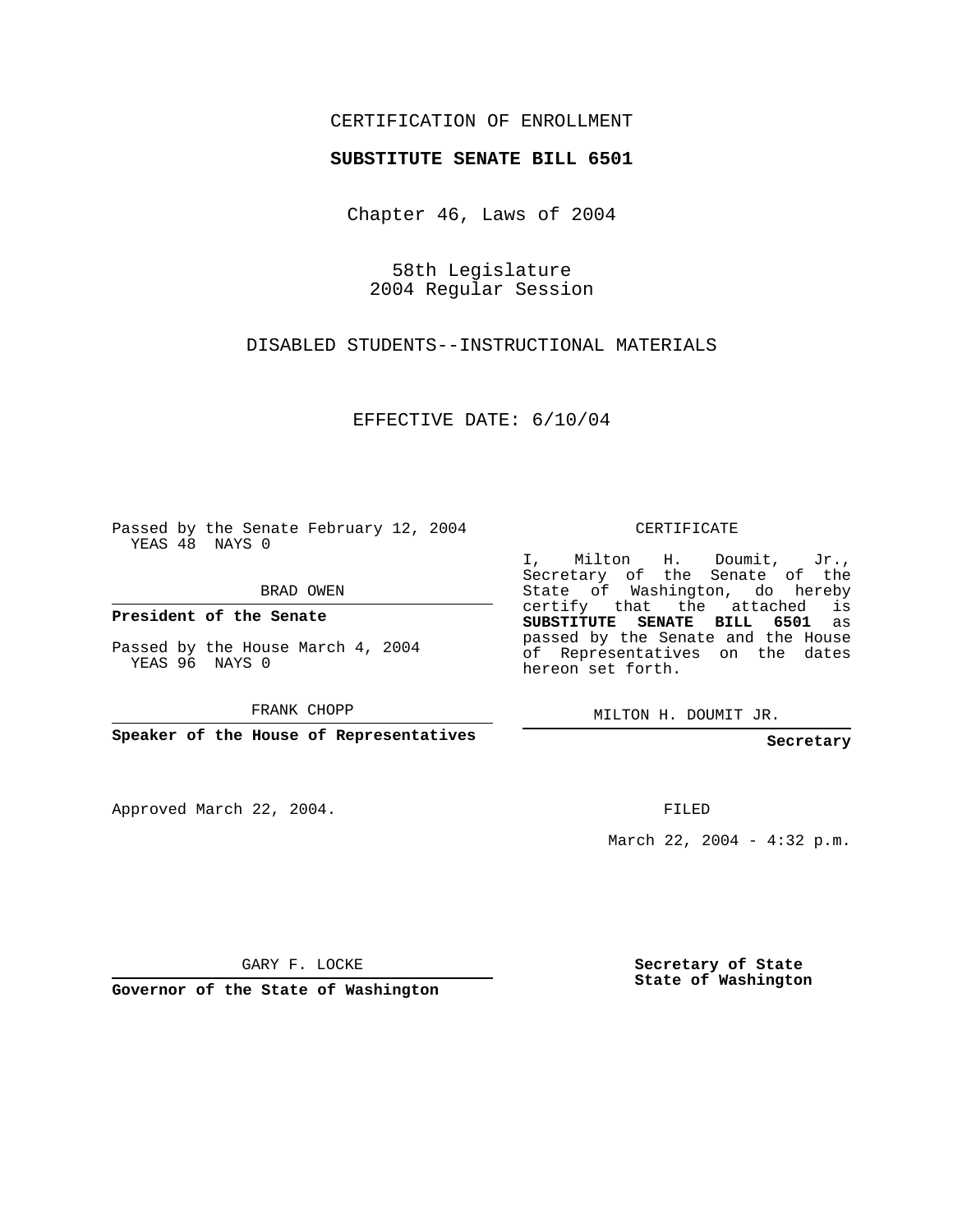## **SUBSTITUTE SENATE BILL 6501** \_\_\_\_\_\_\_\_\_\_\_\_\_\_\_\_\_\_\_\_\_\_\_\_\_\_\_\_\_\_\_\_\_\_\_\_\_\_\_\_\_\_\_\_\_

\_\_\_\_\_\_\_\_\_\_\_\_\_\_\_\_\_\_\_\_\_\_\_\_\_\_\_\_\_\_\_\_\_\_\_\_\_\_\_\_\_\_\_\_\_

Passed Legislature - 2004 Regular Session

## **State of Washington 58th Legislature 2004 Regular Session**

**By** Senate Committee on Higher Education (originally sponsored by Senators Carlson, Kohl-Welles, Pflug, Jacobsen, Schmidt, Rasmussen, Shin, Winsley and McAuliffe; by request of State Board for Community and Technical Colleges)

READ FIRST TIME 02/05/04.

 AN ACT Relating to instructional materials for students with disabilities; adding a new section to chapter 28B.10 RCW; and prescribing penalties.

BE IT ENACTED BY THE LEGISLATURE OF THE STATE OF WASHINGTON:

 NEW SECTION. **Sec. 1.** A new section is added to chapter 28B.10 RCW to read as follows:

 (1) An individual, firm, partnership or corporation that publishes or manufactures instructional materials for students attending any public or private institution of higher education in the state of Washington shall provide to the public or private institution of higher education, for use by students attending the institution, any instructional material in an electronic format mutually agreed upon by the publisher or manufacturer and the public or private institution of higher education. Computer files or electronic versions of printed instructional materials shall be provided; video materials must be captioned or accompanied by transcriptions of spoken text; and audio materials must be accompanied by transcriptions. These supplemental materials shall be provided to the public or private institution of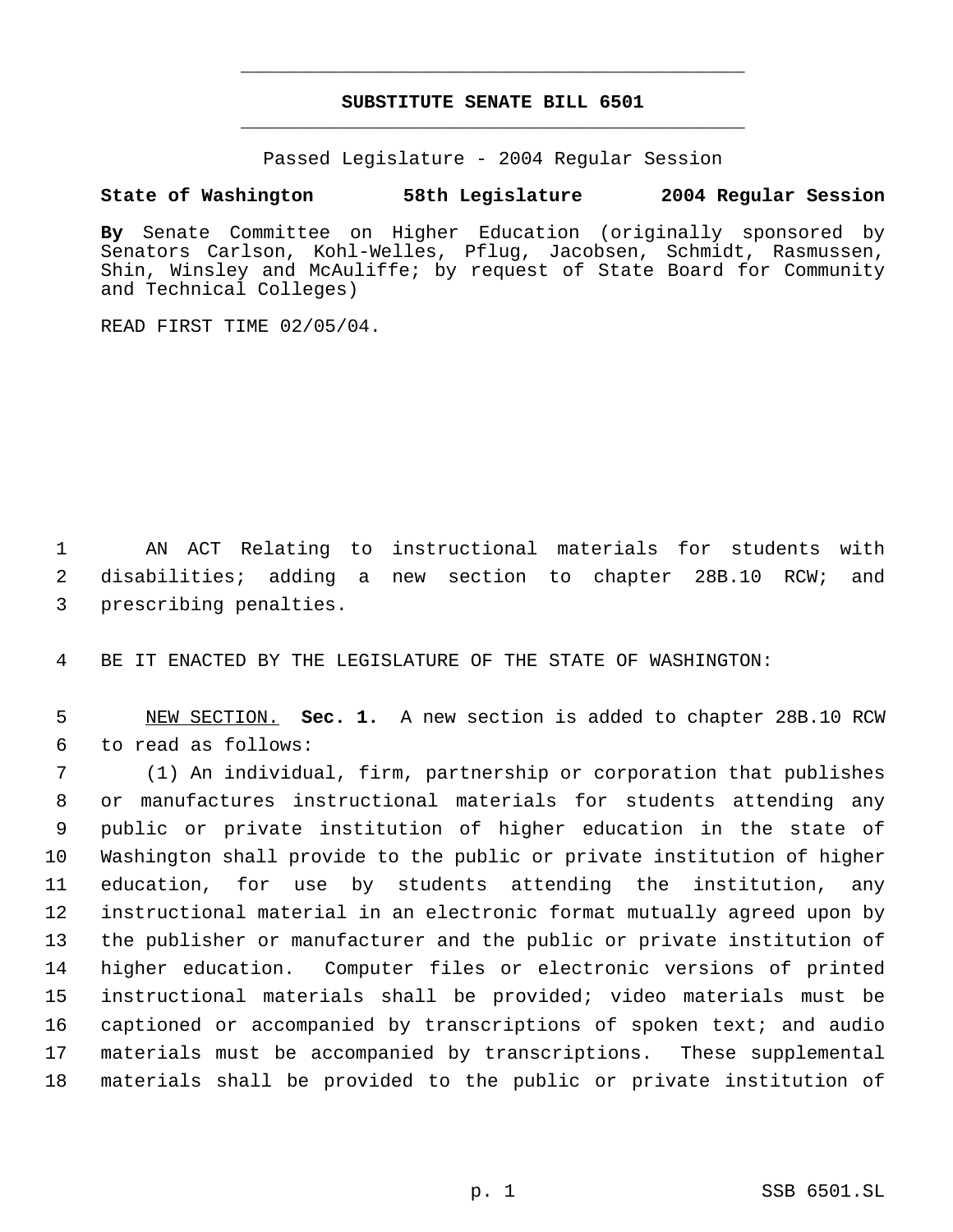higher education at no additional cost and in a timely manner, upon receipt of a written request as provided in subsection (2) of this section.

(2) A written request for supplemental materials must:

 (a) Certify that a student with a print access disability attending or registered to attend a public or participating private institution of higher education has purchased the instructional material or the public or private institution of higher education has purchased the instructional material for use by a student with a print access disability;

 (b) Certify that the student has a print access disability that substantially prevents him or her from using standard instructional materials;

 (c) Certify that the instructional material is for use by the student in connection with a course in which he or she is registered or enrolled at the public or private institution of higher education; and

 (d) Be signed by the coordinator of services for students with disabilities at the public or private institution of higher education or by the college or campus official responsible for monitoring compliance with the Americans with Disabilities Act of 1990 (42 U.S.C. 12101 et seq.) at the public or private institution of higher education.

 (3) An individual, firm, partnership or corporation specified in subsection (1) of this section may also require that, in addition to the requirements in subsection (2) of this section, the request include a statement signed by the student agreeing to both of the following:

 (a) He or she will use the instructional material provided in specialized format solely for his or her own educational purposes; and (b) He or she will not copy or duplicate the instructional material

provided in specialized format for use by others.

 (4) If a public or private institution of higher education provides a student with the specialized format version of an instructional material, the media must be copy-protected or the public or private institution of higher education shall take other reasonable precautions to ensure that students do not copy or distribute specialized format versions of instructional materials in violation of the Copyright Revisions Act of 1976, as amended (17 U.S.C. Sec. 101 et seq.).

(5) For purposes of this section: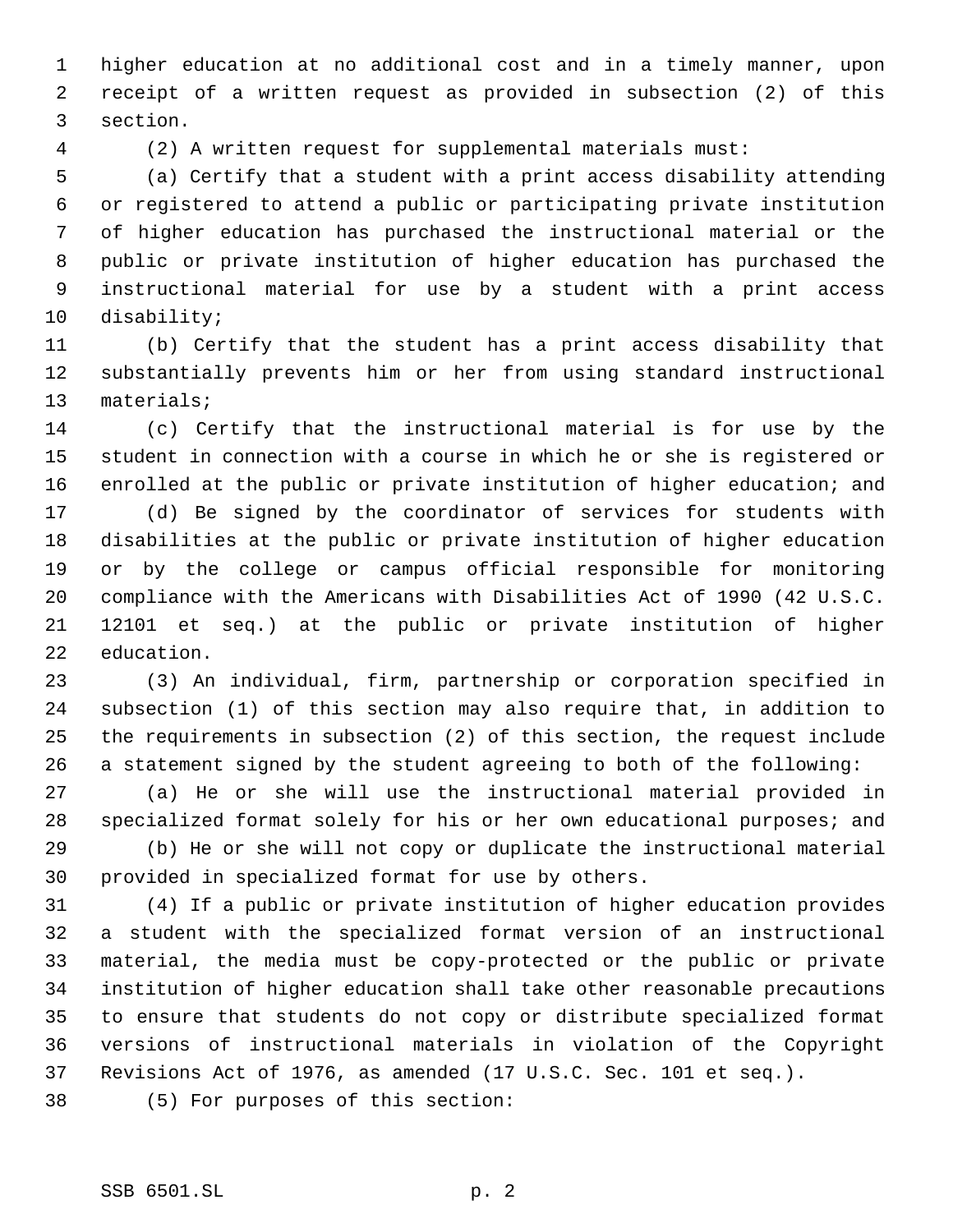(a) "Instructional material or materials" means textbooks and other materials that are required or essential to a student's success in a postsecondary course of study in which a student with a disability is enrolled. The determination of which materials are "required or essential to student success" shall be made by the instructor of the course in consultation with the official making the request in accordance with guidelines issued pursuant to subsection (9) of this section. The term specifically includes both textual and nontextual information.

 (b) "Print access disability" means a condition in which a person's independent reading of, reading comprehension of, or visual access to materials is limited or reduced due to a sensory, neurological, cognitive, physical, psychiatric, or other disability recognized by state or federal law. The term is applicable, but not limited to, persons who are blind, have low vision, or have reading disorders or physical disabilities.

 (c) "Structural integrity" means all instructional material, including but not limited to the text of the material, sidebars, the table of contents, chapter headings and subheadings, footnotes, indexes, glossaries, graphs, charts, illustrations, pictures, equations, formulas, and bibliographies. Structural order of material shall be maintained. Structural elements, such as headings, lists, and tables must be identified using current markup and tools. If good faith efforts fail to produce an agreement between the publisher or manufacturer and the public or private institution of higher education, as to an electronic format that will preserve the structural integrity of instructional materials, the publisher or manufacturer shall provide the instructional material in a verified and valid HTML format and shall preserve as much of the structural integrity of the instructional materials as possible.

 (d) "Specialized format" means Braille, audio, or digital text that is exclusively for use by blind or other persons with print access disabilities.

 (6) Nothing in this section is to be construed to prohibit a public or private institution of higher education from assisting a student with a print access disability through the use of an electronic version of instructional material gained through this section or by transcribing or translating or arranging for the transcription or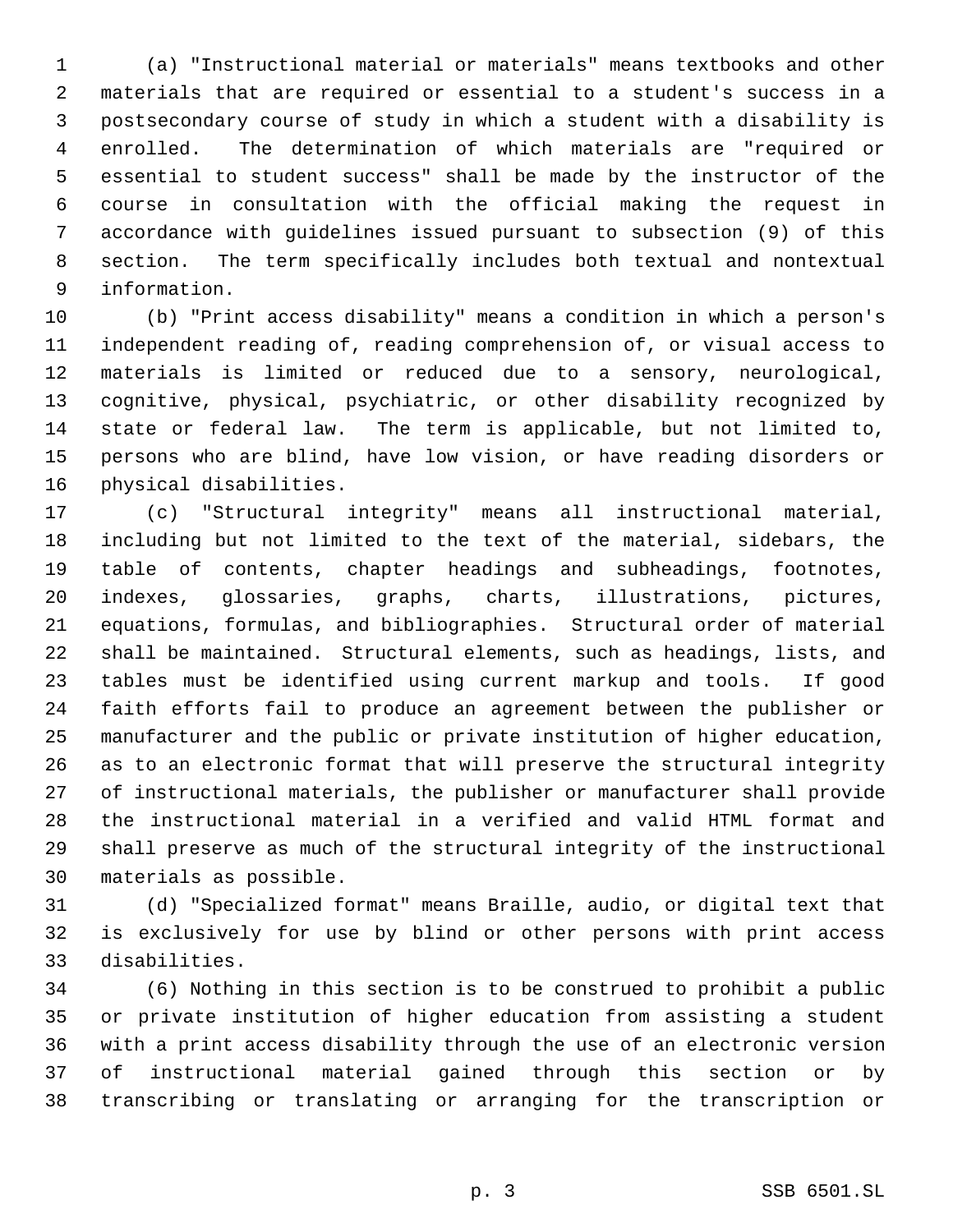translation of the instructional material into specialized formats that provide persons with print access disabilities the ability to have increased independent access to instructional materials. If such specialized format is made, the public or private institution of higher education may share the specialized format version of the instructional material with other students with print access disabilities for whom the public or private institution of higher education is authorized to request electronic versions of instructional material. The addition of captioning to video material by a Washington public or private institution of higher education does not constitute an infringement of copyright.

 (7) A specialized format version of instructional materials developed at one public or private institution of higher education in Washington state may be shared for use by a student at another public or private institution of higher education in Washington state for whom the latter public or private institution of higher education is authorized to request electronic versions of instructional material.

 (8) Nothing in this section shall be deemed to authorize any use of instructional materials that would constitute an infringement of copyright under the Copyright Revision Act of 1976, as amended (17 U.S.C. Sec. 101 et seq.).

 (9) The governing boards of public and participating private institutions of higher education in Washington state shall each adopt guidelines consistent with this section for its implementation and administration. At a minimum, the guidelines shall address all of the following:

 (a) The designation of materials deemed "required or essential to student success";

 (b) The determination of the availability of technology for the conversion of materials pursuant to subsection (4) of this section and the conversion of mathematics and science materials pursuant to subsection (5)(c) of this section;

 (c) The procedures and standards relating to distribution of files and materials pursuant to this section;

 (d) The guidelines shall include procedures for granting exceptions when it is determined that an individual, firm, partnership or corporation that publishes or manufactures instructional materials is